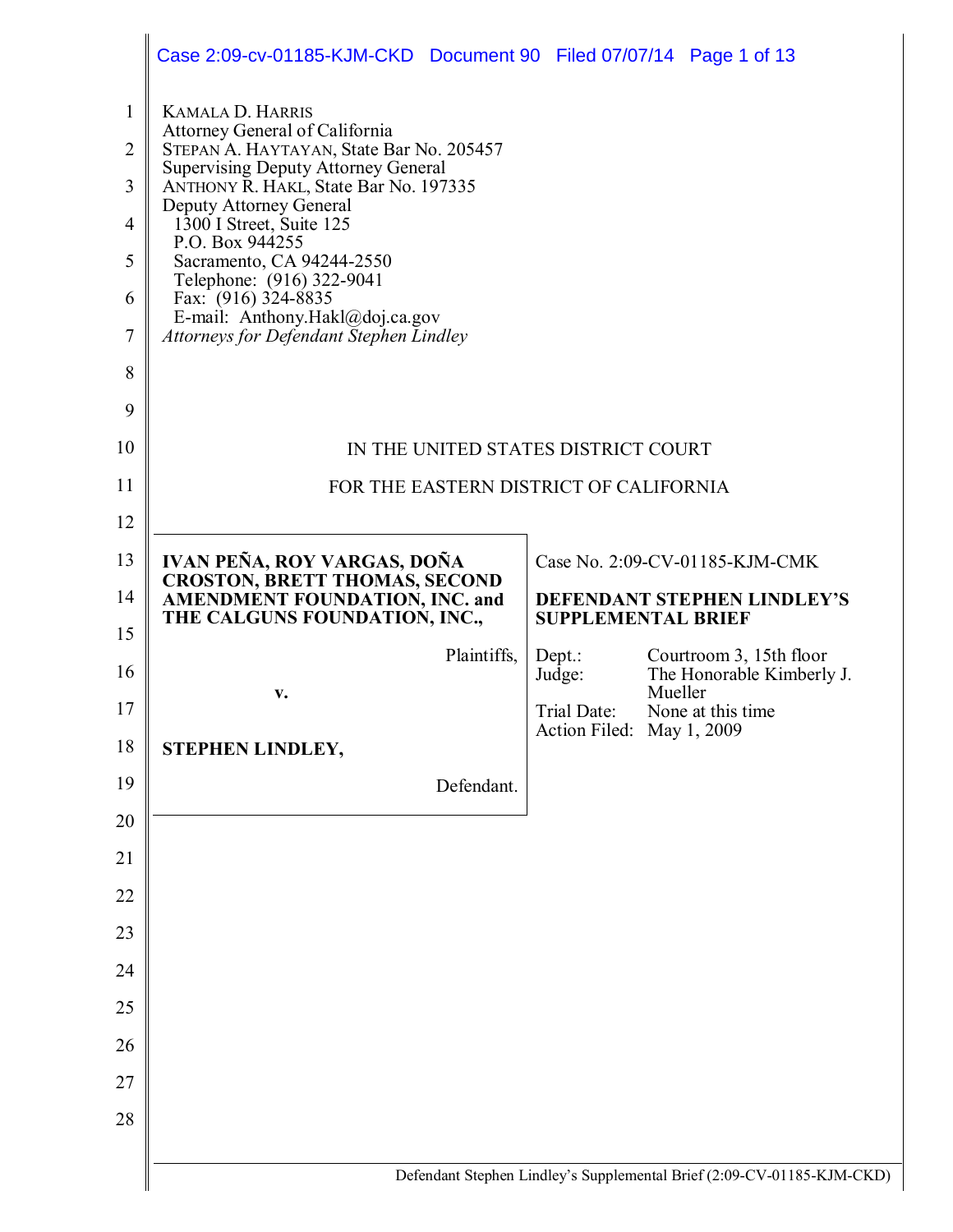|    |             | Case 2:09-cv-01185-KJM-CKD Document 90 Filed 07/07/14 Page 2 of 13                                                              |      |
|----|-------------|---------------------------------------------------------------------------------------------------------------------------------|------|
| 1  |             | <b>TABLE OF CONTENTS</b>                                                                                                        |      |
| 2  |             |                                                                                                                                 | Page |
| 3  |             |                                                                                                                                 |      |
| 4  |             |                                                                                                                                 |      |
| 5  | $I_{\cdot}$ | The Microstamping Requirement does not Amount to a De Facto Ban.  1                                                             |      |
| 6  |             | Handguns, Including but not Limited to Semiautomatic Pistols<br>Without Microstamping Technology, are Widely Available in<br>A. |      |
| 7  |             | Microstamping Technology Exists and can be Implemented3<br><b>B.</b>                                                            |      |
| 8  | II.         | The Microstamping Provisions do not Burden any Second Amendment                                                                 |      |
| 9  | III.        | The UHA's Similar-Gun Exception Reasonably Fits the Statute's                                                                   |      |
| 10 |             |                                                                                                                                 |      |
| 11 |             |                                                                                                                                 |      |
| 12 |             |                                                                                                                                 |      |
| 13 |             |                                                                                                                                 |      |
| 14 |             |                                                                                                                                 |      |
| 15 |             |                                                                                                                                 |      |
| 16 |             |                                                                                                                                 |      |
| 17 |             |                                                                                                                                 |      |
| 18 |             |                                                                                                                                 |      |
| 19 |             |                                                                                                                                 |      |
| 20 |             |                                                                                                                                 |      |
| 21 |             |                                                                                                                                 |      |
| 22 |             |                                                                                                                                 |      |
| 23 |             |                                                                                                                                 |      |
| 24 |             |                                                                                                                                 |      |
| 25 |             |                                                                                                                                 |      |
| 26 |             |                                                                                                                                 |      |
| 27 |             |                                                                                                                                 |      |
| 28 |             |                                                                                                                                 |      |
|    |             | $\rm i$                                                                                                                         |      |
|    |             | Defendant Stephen Lindley's Supplemental Brief (2:09-CV-01185-KJM-CKD)                                                          |      |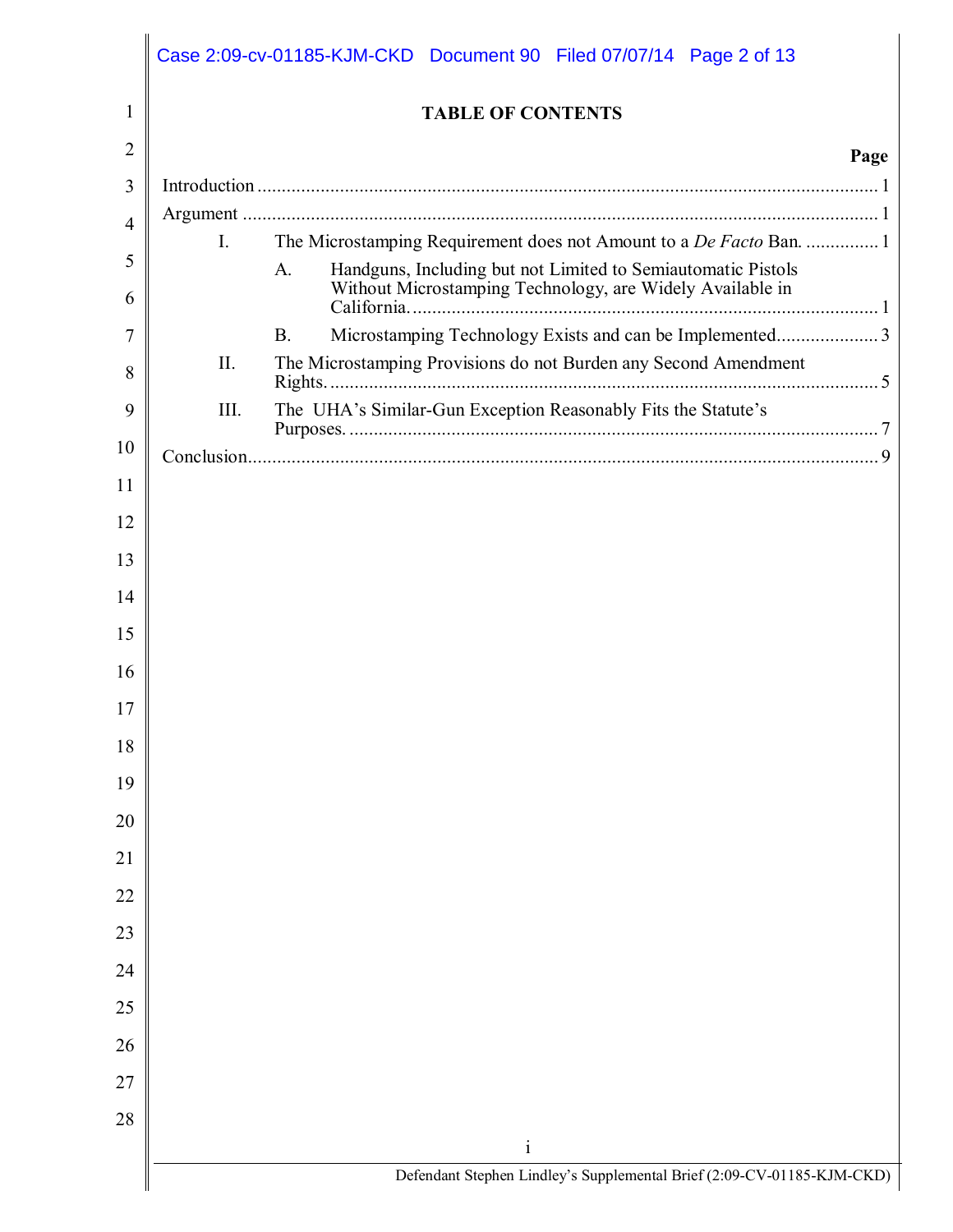|          | Case 2:09-cv-01185-KJM-CKD Document 90 Filed 07/07/14 Page 3 of 13     |
|----------|------------------------------------------------------------------------|
| 1        | <b>TABLE OF AUTHORITIES</b>                                            |
| 2        | <u>Page</u>                                                            |
| 3        | <b>CASES</b>                                                           |
| 4        | Berman v. Parker                                                       |
| 5        |                                                                        |
| 6        | Chovan v. United States                                                |
| 7<br>8   | District of Columbia v. Heller                                         |
| 9<br>10  | Gonzales v. Oregon                                                     |
| 11       | Jackson v. City and County of San Francisco                            |
| 12<br>13 | Peruta v. County of San Diego                                          |
| 14       | Turner Broad. Sys. Inc. v. FCC                                         |
| 15<br>16 | United States v. Marzzarella                                           |
| 17<br>18 | Washington v. Glucksberg                                               |
| 19       | <b>STATUTES</b>                                                        |
| 20<br>21 | California Penal Code                                                  |
| 22       |                                                                        |
| 23       |                                                                        |
| 24       |                                                                        |
| 25       |                                                                        |
| 26       |                                                                        |
| 27       |                                                                        |
| 28       | $\overline{\mathbf{u}}$                                                |
|          | Defendant Stephen Lindley's Supplemental Brief (2:09-CV-01185-KJM-CKD) |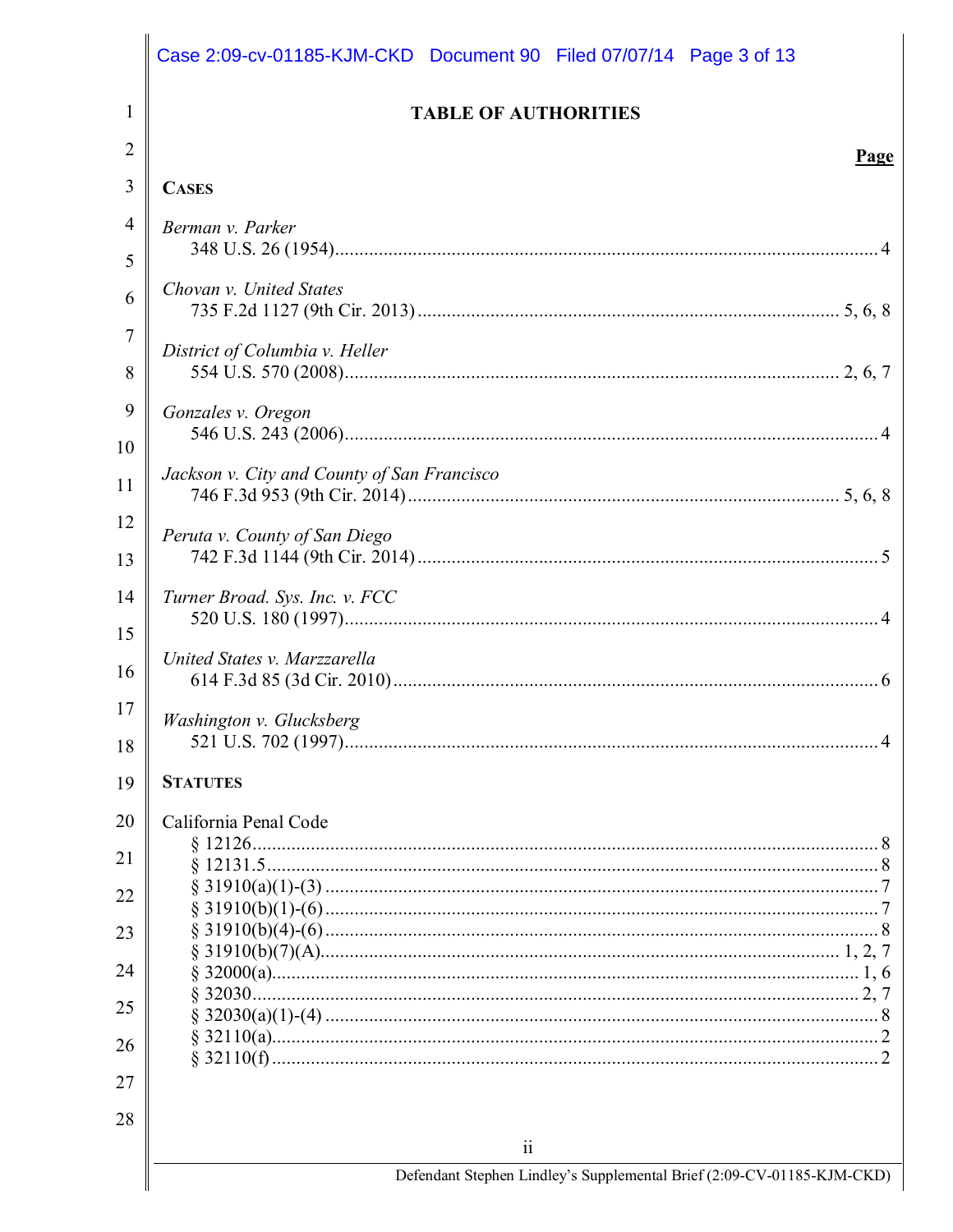|    | Case 2:09-cv-01185-KJM-CKD Document 90 Filed 07/07/14 Page 4 of 13                 |
|----|------------------------------------------------------------------------------------|
| 1  | <b>TABLE OF AUTHORITIES</b>                                                        |
| 2  | (continued)<br><b>Page</b>                                                         |
| 3  |                                                                                    |
| 4  |                                                                                    |
| 5  | <b>United States Code</b>                                                          |
| 6  |                                                                                    |
| 7  | <b>CONSTITUTIONAL PROVISIONS</b>                                                   |
| 8  | <b>United States Constitution</b>                                                  |
| 9  |                                                                                    |
| 10 | <b>OTHER AUTHORITIES</b>                                                           |
| 11 | Assem. Com. on Public Safety, Analysis of Assembly Bill No. 1471 (2007-2008 Reg.   |
| 12 | Assem. Com. on Appropriations, Analysis of Assembly Bill No. 1471 (2007-2008 Reg.  |
| 13 |                                                                                    |
| 14 | Senate Com. on Public Safety, Analysis of Assembly Bill No. 1471 (2007-2008 Reg.   |
| 15 |                                                                                    |
| 16 | Kathryn E. Carso, Comment, Amending the Illinois Postconviction Statute to Include |
| 17 | Eugene Volokh, Implementing the Right to Keep and Bear Arms for Self-Defense: An   |
| 18 | Analytical Framework and a Research Agenda, 56 UCLA L.Rev. 1443, 1455-56           |
| 19 |                                                                                    |
| 20 |                                                                                    |
| 21 |                                                                                    |
| 22 |                                                                                    |
| 23 |                                                                                    |
| 24 |                                                                                    |
| 25 |                                                                                    |
| 26 |                                                                                    |
| 27 |                                                                                    |
| 28 |                                                                                    |
|    | iii                                                                                |
|    | Defendant Stephen Lindley's Supplemental Brief (2:09-CV-01185-KJM-CKD)             |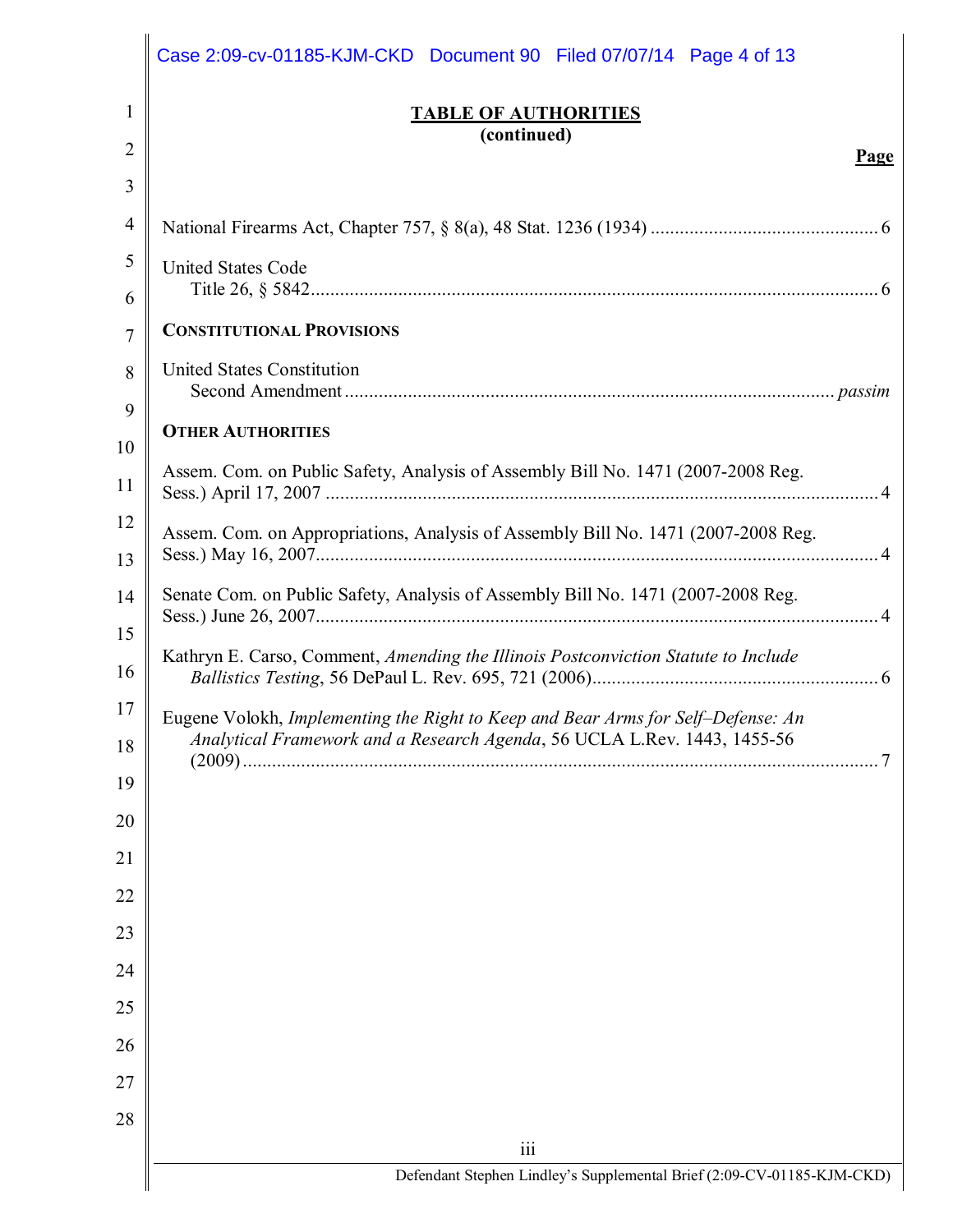1

## **INTRODUCTION**

| $\overline{2}$ | Defendant Stephen Lindley respectfully submits this supplemental brief addressing the two                      |  |  |
|----------------|----------------------------------------------------------------------------------------------------------------|--|--|
| 3              | issues identified by the Court in its June 5, 2014 Order. (Doc. no. 89.) With respect to the first             |  |  |
| 4              | issue, the microstamping requirement of California's Unsafe Handgun Act ("UHA" or "the Act")                   |  |  |
| 5              | does not amount to a <i>de facto</i> ban of unrostered weapons to which the requirement applies. Nor           |  |  |
| 6              | does the requirement burden plaintiffs' Second Amendment rights. Regarding the second issue,                   |  |  |
| 7              | the UHA's handgun testing requirements, including the similar-gun exception, reasonably fit the                |  |  |
| 8              | statute's purposes. Accordingly, and as explained in further detail below, the Court should grant              |  |  |
| 9              | defendant's motion for summary judgment and deny plaintiffs' motion for summary judgment.                      |  |  |
| 10             | <b>ARGUMENT</b>                                                                                                |  |  |
| 11             | THE MICROSTAMPING REQUIREMENT DOES NOT AMOUNT TO A DE FACTO BAN.<br>I.                                         |  |  |
| 12             | Handguns, including but not limited to semiautomatic pistols without<br>A.                                     |  |  |
| 13             | microstamping technology, are widely available in California.                                                  |  |  |
| 14             | With certain exceptions, the UHA prohibits the manufacture or sale of any "unsafe"                             |  |  |
| 15             | handgun" in California. Cal. Penal Code § $32000(a)$ . <sup>1</sup> An "unsafe handgun" includes a             |  |  |
| 16             | semiautomatic pistol if "it is not designed and equipped with" microstamping technology (i.e., "a              |  |  |
| 17             | microscopic array of characters that identify the make, model, and serial number of the pistol,                |  |  |
| 18             | etched or otherwise imprinted in two or more places on the interior surface or internal working                |  |  |
| 19             | parts of the pistol, and that are transferred by imprinting on each cartridge case when the firearm            |  |  |
| 20             | is fired"). § 31910(b)(7)(A). For a number of reasons, this requirement is not a <i>de facto</i> ban of        |  |  |
| 21             | the unrostered weapons to which it applies.                                                                    |  |  |
| 22             | First, the UHA applies only to any person in California who "manufactures or causes to be                      |  |  |
| 23             | manufactured, imports into the state for sale, keeps for sale, offers or exposes for sale, gives, or           |  |  |
| 24             | lends" any unsafe handgun. $\S$ 32000(a). Thus, the Act regulates a limited set of activities.                 |  |  |
| 25             | Notably, the Act does not regulate the <i>possession</i> of handguns or the <i>use</i> of handguns. Because it |  |  |
| 26             | still allows the possession and use of unrostered semiautomatic handguns lacking microstamping                 |  |  |
| 27             | All further statutory citations are to the California Penal Code unless otherwise                              |  |  |
| 28             | indicated.                                                                                                     |  |  |
|                | $\mathbf{1}$                                                                                                   |  |  |
|                | Defendant Stephen Lindley's Supplemental Brief (2:09-CV-01185-KJM-CKD)                                         |  |  |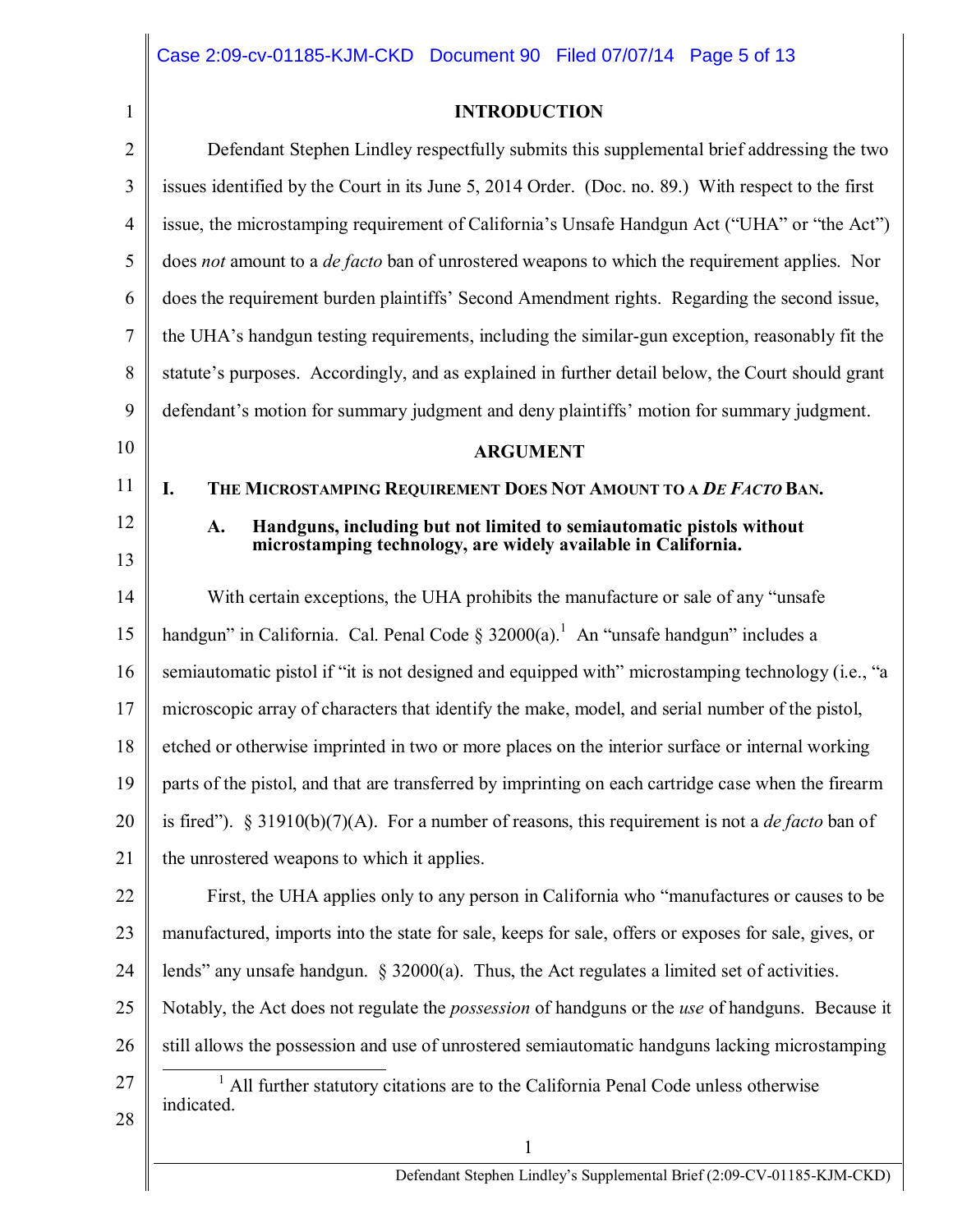#### Case 2:09-cv-01185-KJM-CKD Document 90 Filed 07/07/14 Page 6 of 13

1 2 3 4 5 6 technology, the UHA cannot be characterized as any kind of "ban" of those weapons. The facts in *District of Columbia v. Heller*, 554 U.S. 570 (2008) stand in stark contrast to the situation here. There, the Court struck down a law that "totally ban[ned] handgun possession in the home" and "ma[de] it impossible for citizens to use them for the core lawful purpose of self-defense." *Heller*, 554 U.S. at 628, 630. Due to the lack of restrictions on possession and use, the impact of the UHA is nothing like the impact of the total ban at issue in *Heller*.

7 8 9 10 11 12 13 14 15 16 17 18 19 20 21 22 23 Second, the microstamping requirement only recently took effect<sup>2</sup> and does not apply to any of the numerous semiautomatic pistols that were "already listed on the roster" on the effective date.  $\S 31910(b)(7)(A)$ . What is more, the requirement does not apply to any semiautomatic pistols later added to the roster under the similar-gun exception. § 32030. Nor will it apply to semiautomatic pistols added in the future under the similar-gun exception. *Ibid*. Thus, notwithstanding the microstamping requirement, there are still nearly one thousand handguns on the Roster of Handguns Certified for Sale. (Decl. of Stephen Lindley in Support of Def.'s Supp. Brief ("Lindley Decl.") ¶ 3.) This includes 735 semiautomatic pistols to which the microstamping requirement rule would otherwise apply. (*Id*. ¶ 5.) Given the availability of this large number of handguns, there is no way that the Act can be characterized as a ban of any kind. Third, the microstamping requirement does not apply to *every* handgun sale. Simply stated, the Act focuses on new handguns as they are introduced into the California firearms marketplace. It does not focus on the large number of handguns already in California and owned by private parties. (*See* Lindley Decl. ¶ 4.) For example, the UHA exempts the transfer of firearms between private parties,  $\S 32110(a)$ , and firearms delivered for consignment sale or as collateral for a pawnbroker loan. § 32110(f). Indeed, it is undisputed that under the private-party transfer exception each of the individual plaintiffs could lawfully purchase his or her desired firearm from

24

25

26 27 <sup>2</sup> The California Legislature set the microstamping rule to take effect January 1, 2010, "provided that the Department of Justice certifies that the technology used to create the imprint is available to more than one manufacturer unencumbered by any patent restrictions." § 31910(b)(7)(A). That certification did not occur until May 17, 2013, about one year ago. (*See* Pls.' Mem. of P. & A. in Support of Pls.' Mot. for Summ. J. at 7-8.)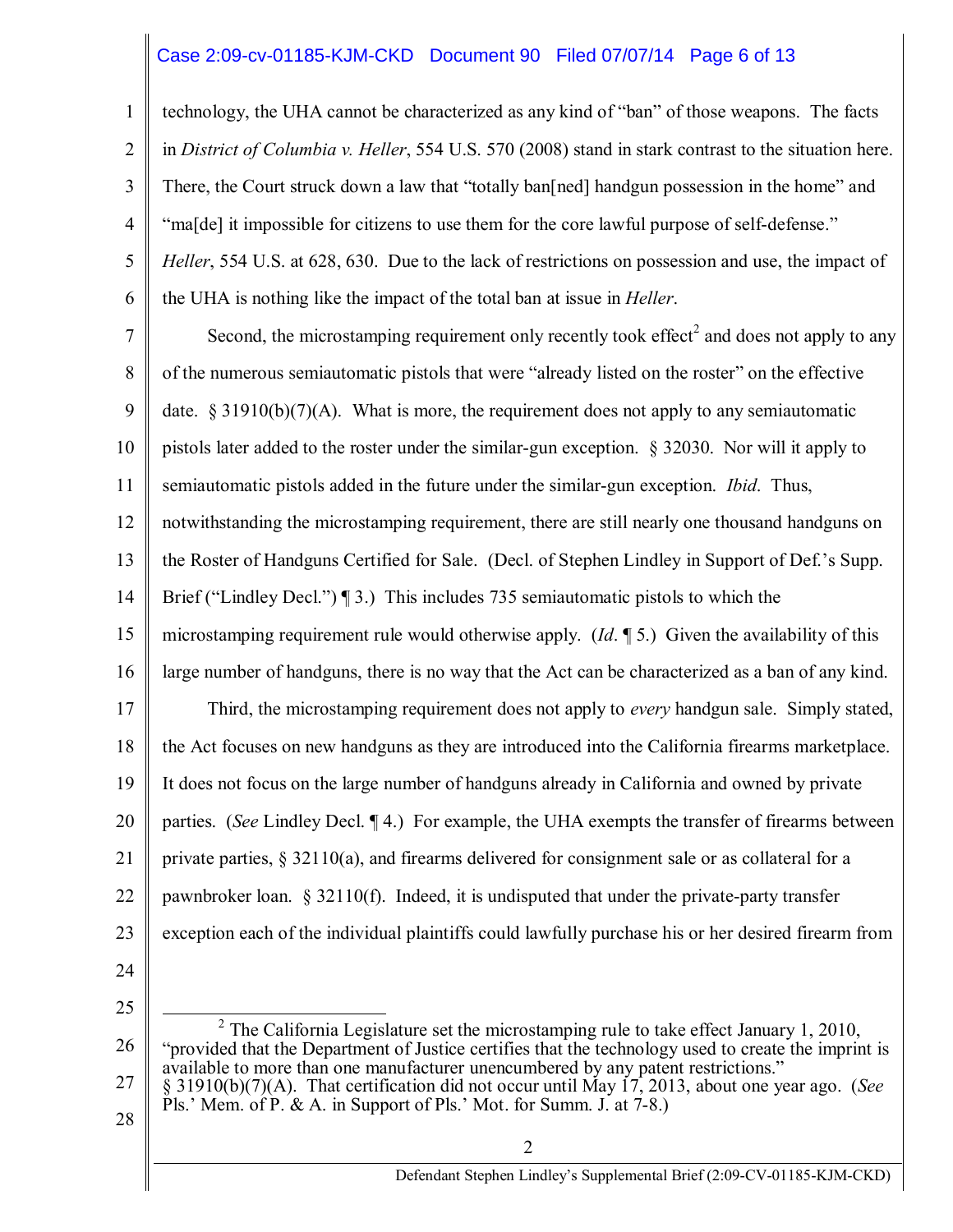#### Case 2:09-cv-01185-KJM-CKD Document 90 Filed 07/07/14 Page 7 of 13

a private party in California. (*See* RT at 14-17.) Thus, because it does not prohibit the sale of handguns through these channels, the UHA cannot be characterized as a handgun ban of any sort.

3 4 5 6 7 8 9 10 Finally, the robust market for handguns in this state makes it clear that there is no ban, *de facto* or otherwise. The number of handgun transactions in California continues to rise. Since plaintiffs filed suit in 2009, the Bureau of Firearms has processed nearly *two million* DROS transactions involving handguns. (Lindley Decl. ¶ 4.) And notably each of the plaintiffs has admitted to being able to purchase a handgun suitable for self-defense. In fact, each has admitted to already owning a handgun suitable for self-defense. (*See* Opp'n to Pls.' Mot. for Summ. J. by Def. Stephen Lindley at 2.) In the face of these facts, plaintiffs cannot reasonably argue that the UHA is a handgun ban.

11 12 For all of these reasons, the microstamping requirement of the UHA does not amount to a *de facto* ban of unrostered weapons to which it applies.

13

1

2

#### **B. Microstamping technology exists and can be implemented.**

14 15 16 17 18 If the Court sought this supplemental briefing out of a concern that the microstamping requirement amounts to a *de facto* ban because it is somehow impossible to comply with the requirement, that concern is easily addressed. As explained below, available technology permits compliance with the requirement. Firearms manufacturers could comply with the requirement on currently unrostered handguns.

19 20 21 22 23 24 25 26 27 28 As an initial matter, though, plaintiffs do *not* base their Second Amendment claim on the idea that microstamping "doesn't work" or is technologically impossible. Rather, plaintiffs' claim is that the Second Amendment prohibits California from requiring handguns to have microstamping technology (or any other safety features) under any circumstances. (*See, e.g.*, Pls.' Mem. of P. & A. in Opp'n to Def.'s Mot. for Summ. J ("Pls.' Opp'n") at 12 (claiming that if Court determines firearms at issue are "the sorts of weapons" that were "in common use at the time," then "the case ends").) In discussing the "ban" issue at oral argument, counsel for plaintiffs explained: "The point is that even if some large percentage of microstamping semiautomatic handguns came onto the market, the fact is there would still be handguns of the kind in common use that don't have microstamping, people would be entitled to purchase those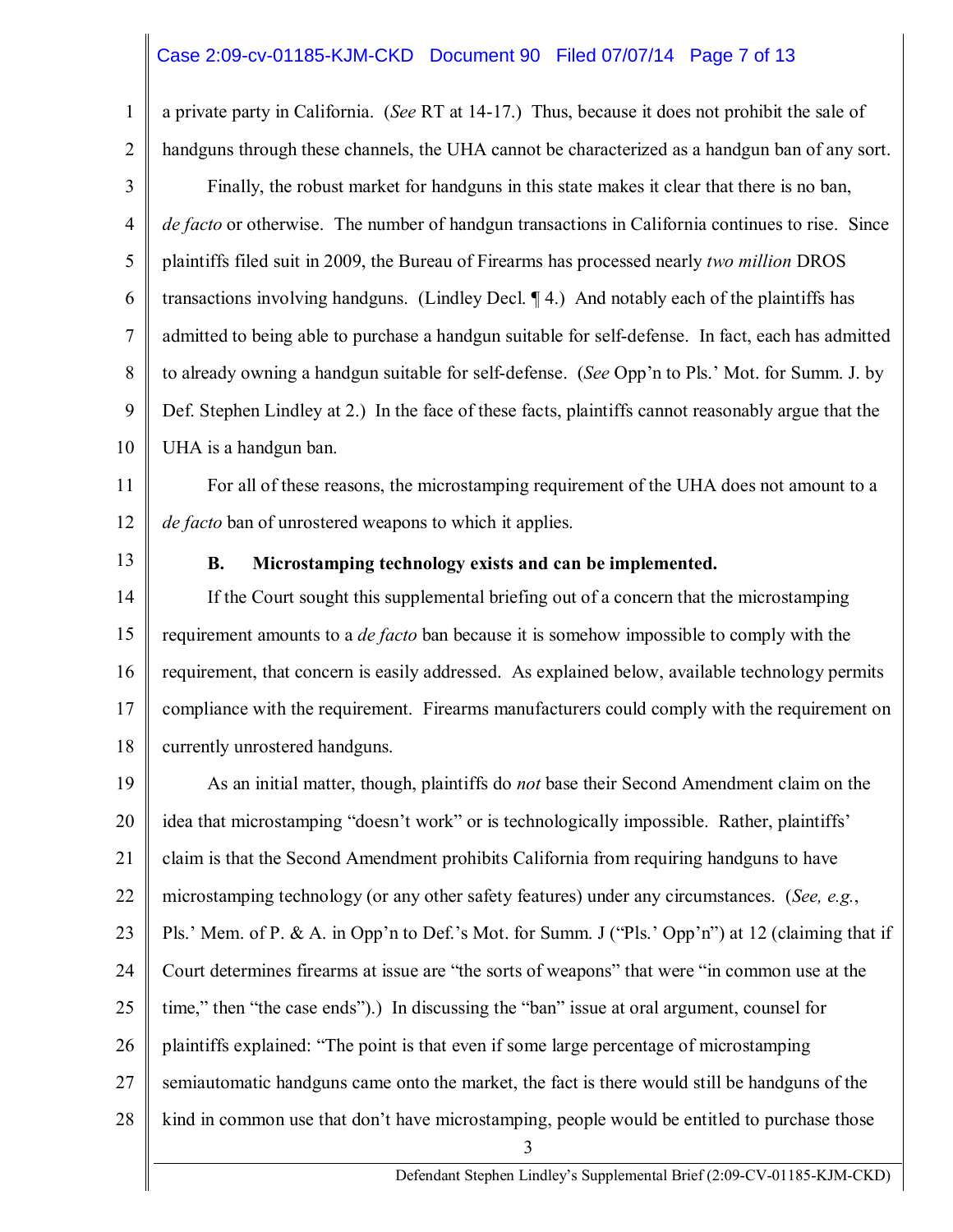#### Case 2:09-cv-01185-KJM-CKD Document 90 Filed 07/07/14 Page 8 of 13

3 4 5 handguns, and they would not be able to." (Reporter's Transcript ("RT") of Hearing on Cross-Motions for Sum. J. (Doc. no. 79) at 37.) In other words, "even if microstamping came onto the market tomorrow, people still would have the right to non-microstamping guns." (RT at 38.) In light of the all-or-nothing nature of plaintiffs' Second Amendment claim, the feasibility of microstamping is not at issue in this case.

6 7 8 9 10 11 12 13 14 15 16 17 18 19 In any event, microstamping is possible beyond any reasonable dispute. The legislative history of Assembly Bill ("A.B.") 1471, the microstamping law, shows that the Legislature understood the patented technology of microstamping, recognized how it worked, and understood its efficacy in fighting crime. *See* Senate Com. on Public Safety, Analysis of Assembly Bill No. 1471 (2007-2008 Reg. Sess.) June 26, 2007 at pages H-O; *see also* Assem. Com. on Appropriations, Analysis of Assembly Bill No. 1471 (2007-2008 Reg. Sess.) May 16, 2007; Assem. Com. on Public Safety, Analysis of Assembly Bill No. 1471 (2007-2008 Reg. Sess.) April 17, 2007.<sup>3</sup> The Court should afford "substantial deference to the predictive judgments" of the California Legislature. *Turner Broad. Sys. Inc. v. FCC*, 520 U.S. 180, 195 (1997); *see also Gonzales v. Oregon*, 546 U.S. 243, 270 (2006) (deferring to state legislative judgments regarding the exercise of the police power); *Washington v. Glucksberg*, 521 U.S. 702, 721 (1997) (same); *Berman v. Parker*, 348 U.S. 26, 32 (1954) (same). Moreover, there is now additional evidence in the record regarding the details of microstamping technology. With this supplemental brief Lindley has filed the declaration of

20 Todd Lizotte, the inventor of microstamping. (Decl. of Todd Lizotte in Support of Def.'s Supp.

21 Brief  $\P$  1 & 2.)<sup>4</sup> That detailed declaration further shows how microstamping functions and how

22 it can be used to solve crimes. (*See id*. ¶¶ 3-16.) It also shows that handgun manufacturers can

23

1

2

24

27  $4$  Mr. Lizotte's work is also cited in the legislative history of the microstamping law. *See* Senate Com. on Public Safety, Analysis of Assembly Bill No. 1471 (2007-2008 Reg. Sess.) June 26, 2007 at pages M & N. (Doc. No. 74-5.)

<sup>25</sup> 26  $3$  These committee analyses of A.B. 1471 are attached as Exhibits C, D and E to the declaration of the undersigned filed in support of the Opposition to Plaintiffs' Motion for Summary Judgment by Defendant Stephen Lindley. (Doc. Nos. 74-5, 74-6, & 74-7.)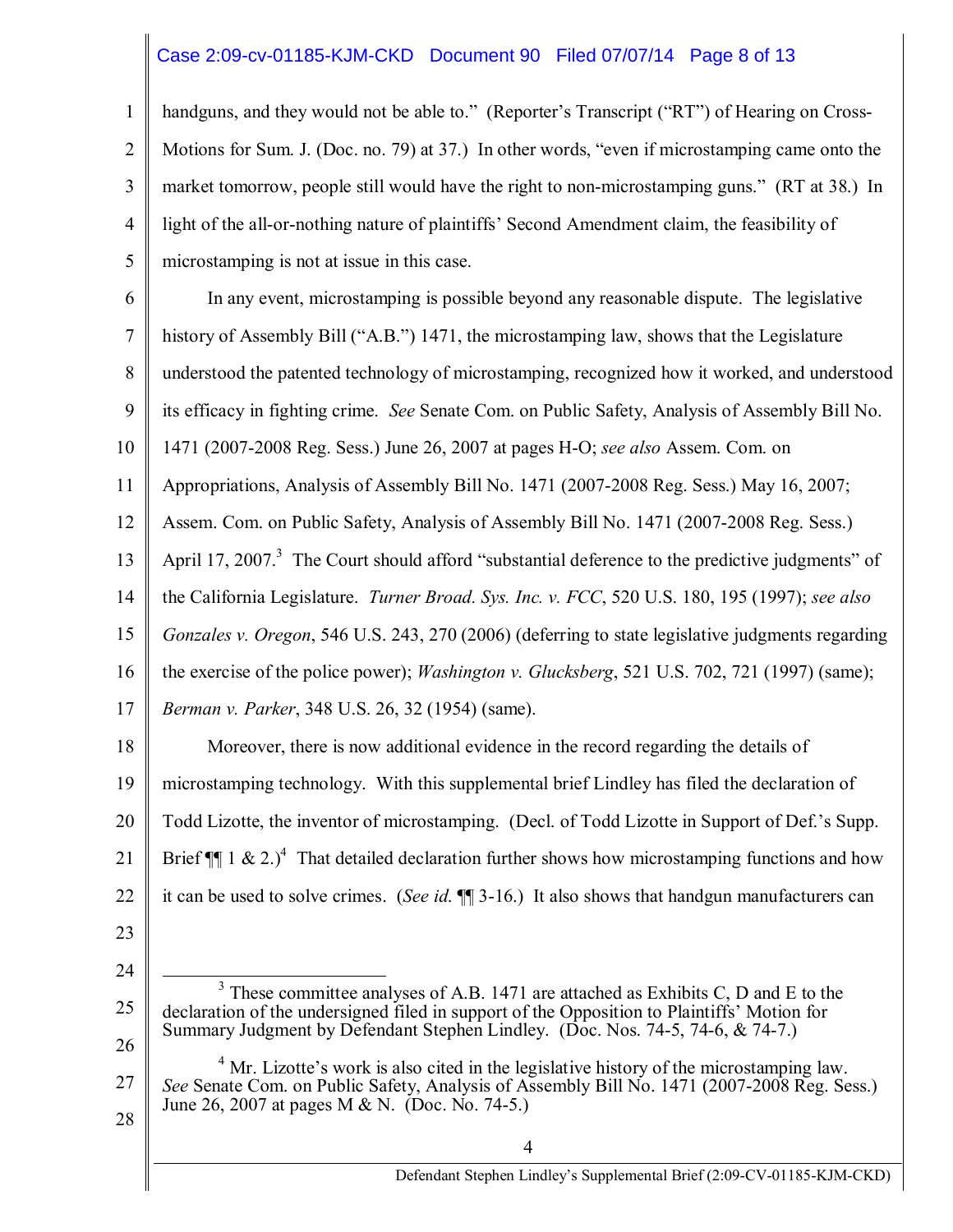# Case 2:09-cv-01185-KJM-CKD Document 90 Filed 07/07/14 Page 9 of 13

| $\mathbf{1}$   | apply available technology to comply with the microstamping requirement and that they can do                                                                                                                                                                                                                   |  |
|----------------|----------------------------------------------------------------------------------------------------------------------------------------------------------------------------------------------------------------------------------------------------------------------------------------------------------------|--|
| $\overline{2}$ | so at a minimal cost. (See id. $\P$ $[4, 17 & 18.$ )                                                                                                                                                                                                                                                           |  |
| 3              | Accordingly, because microstamping technology is available and feasible, the UHA does                                                                                                                                                                                                                          |  |
| 4              | not amount to a <i>de facto</i> ban of any new weapons to which the microstamping requirement                                                                                                                                                                                                                  |  |
| 5              | applies.                                                                                                                                                                                                                                                                                                       |  |
| 6              | П.<br>THE MICROSTAMPING PROVISIONS DO NOT BURDEN ANY SECOND AMENDMENT<br>RIGHTS.                                                                                                                                                                                                                               |  |
| 7<br>8         | Assuming the microstamping requirement does not amount to a <i>de facto</i> ban, the Court has                                                                                                                                                                                                                 |  |
| 9              | also asked the parties to address the extent of any burden the requirement imposes on Second                                                                                                                                                                                                                   |  |
| 10             | Amendment rights. As explained below, there is no burden.                                                                                                                                                                                                                                                      |  |
| 11             | In Chovan v. United States, 735 F.2d 1127 (9th Cir. 2013), the Ninth Circuit adopted a two-                                                                                                                                                                                                                    |  |
| 12             | step Second Amendment inquiry. That approach "(1) asks whether the challenged law burdens                                                                                                                                                                                                                      |  |
| 13             | conduct protected by the Second Amendment and (2) if so, directs courts to apply an appropriate                                                                                                                                                                                                                |  |
| 14             | level of scrutiny." Chovan, 735 F.2d at 1136. The Ninth Circuit recently confirmed this two-step                                                                                                                                                                                                               |  |
| 15             | inquiry in Jackson v. City and County of San Francisco, 746 F.3d 953, 960 (9th Cir. 2014),                                                                                                                                                                                                                     |  |
| 16             | upholding San Francisco regulations governing handgun storage and prohibiting certain                                                                                                                                                                                                                          |  |
| 17             | ammunition sales. <sup>5</sup>                                                                                                                                                                                                                                                                                 |  |
| 18             | This Court's question regarding burden goes to the first step of the two-step Second                                                                                                                                                                                                                           |  |
| 19             | Amendment inquiry. Here, the first step is to assess whether the microstamping requirement                                                                                                                                                                                                                     |  |
| 20             | "burdens conduct protected by the Second Amendment." <i>Jackson</i> , 746 F.3d at 962. In assessing                                                                                                                                                                                                            |  |
| 21             | $\frac{5}{5}$ The issue in <i>Jackson</i> was "whether two of San Francisco's firearm and ammunition                                                                                                                                                                                                           |  |
| 22             | regulations, which limit but do not destroy Second Amendment rights, are constitutional."<br>Jackson, 746 F.3d at 957-58. In contrast, in Peruta v. County of San Diego, 742 F.3d 1144, 1170,                                                                                                                  |  |
| 23             | 1167 (9th Cir. 2014), the Ninth Circuit found San Diego County's concealed weapons policy<br>required "Heller-style per se invalidation" because it "destroys (rather than merely burdens) a<br>right central to the Second Amendment." Plaintiffs have brought <i>Peruta</i> (but not <i>Jackson</i> ) to the |  |
| 24             | Court's attention by way of a notice of supplemental authority. (Doc. no. 83.) In <i>Jackson</i> , which<br>is the most recent of the Second Amendment opinions issued by the Ninth Circuit, there is no                                                                                                       |  |
| 25             | mention of Peruta, in which rehearing en banc remains a possibility. See Peruta v. County of San<br>Diego, No. 10-56971 (Doc. Nos. 121, 122 & 126.) In any event, even if Chovan and Jackson on                                                                                                                |  |
| 26             | the one hand, and Peruta on the other, lay out different Second Amendment tests, Chovan and                                                                                                                                                                                                                    |  |
| 27             | Jackson apply here. One could not reasonably argue that the UHA totally "destroys" any Second<br>Amendment right. Under the Act, plaintiffs remain free to possess and use handguns for the<br>purpose of self-defense.                                                                                        |  |
| 28             |                                                                                                                                                                                                                                                                                                                |  |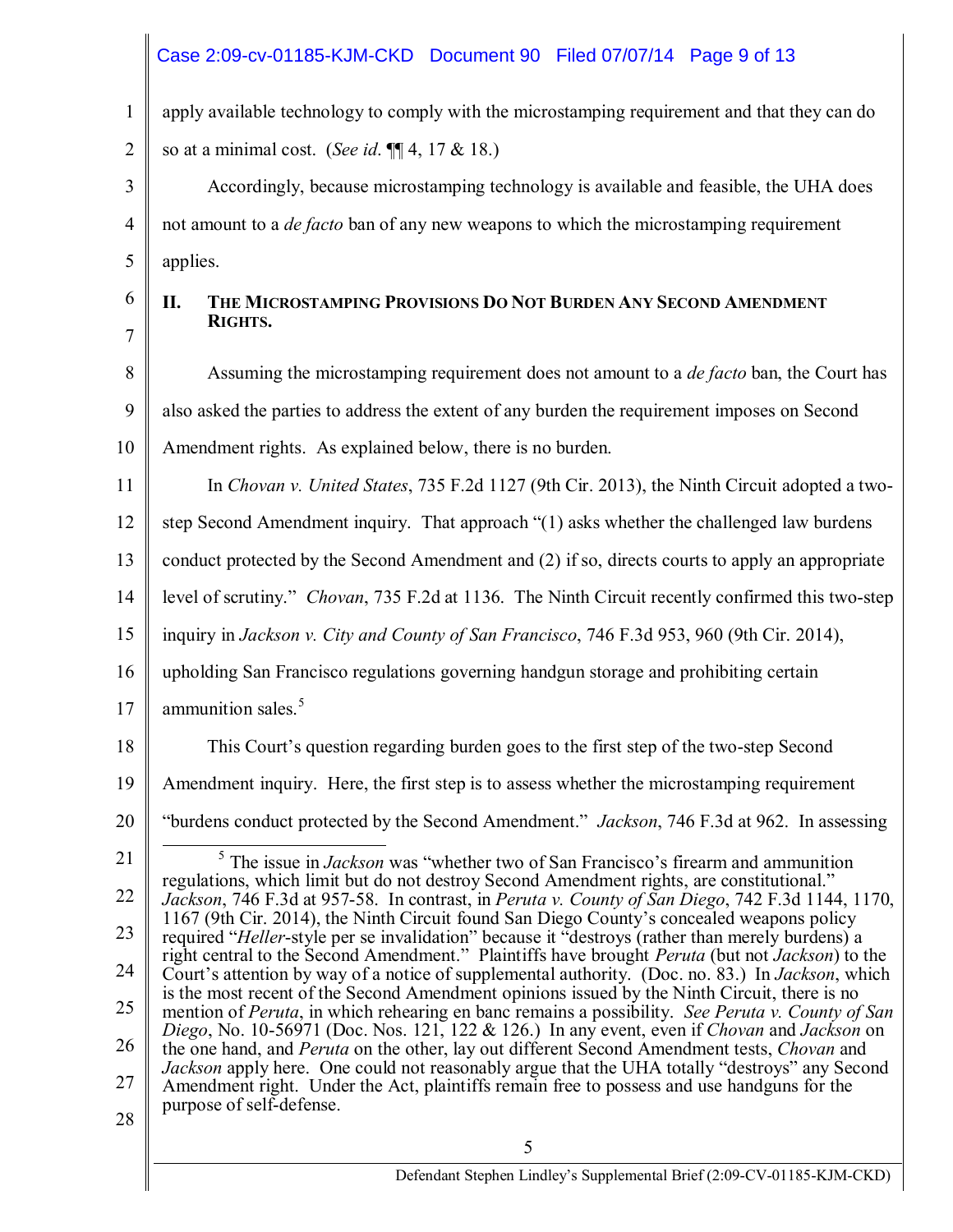#### Case 2:09-cv-01185-KJM-CKD Document 90 Filed 07/07/14 Page 10 of 13

1 2 3 4 5 6 7 8 9 10 11 12 13 14 15 16 17 18 19 20 21 22 23 24 25 26 27 28 6 any burden, the Ninth Circuit cases have considered whether the applicable statute "regulates conduct 'historically understood to be protected' by the Second Amendment 'right to keep and bear arms.'" *Jackson*, 746 F.3d at 962 (quoting *Chovan*, 735 F.3d at 1136, 1137). In analyzing the scope of the Second Amendment, both *Chovan* and *Jackson* looked to "the list of 'presumptively lawful' regulations provided by *Heller*." *Jackson*, 746 F.3d at 962. And *Heller* expressly lists laws like the microstamping requirement. Specifically, the requirement, like the UHA as a whole, is a "law[] imposing conditions and qualifications on the commercial sale of arms." *See Heller*, 554 U.S. at 626-27; § 32000(a) (including any person who "imports into the state for sale, keeps for sale, [or] offers or exposes for sale"). For this reason alone, the Court should conclude that the microstamping requirement does not burden Second Amendment rights. Additionally, there is historical precedent for the microstamping requirement. *See Jackson*, 746 F.3d at 962 (considering whether regulation "resemble[s]" prohibitions discussed in historical evidence). For example, ammunition components have had markings such as etches and striations ever since ammunition has been loaded into firearms and subjected to the firing process, which has been occurring for centuries. *See* Lizotte Decl. ¶ 6; *Heller*, 554 U.S. 570, 581-84 (2008) (Americans have been using firearms for centuries). As one commenter has observed, "[b]allistics testing is over one hundred years old." Kathryn E. Carso, Comment, *Amending the Illinois Postconviction Statute to Include Ballistics Testing*, 56 DePaul L. Rev. 695, 721 (2006). The use of serial numbers on firearms has occurred for more than 150 years. *See United States v. Marzzarella*, 614 F.3d 85, 93 n.11 (3d Cir. 2010) (upholding regulation prohibiting obliterated serial numbers). And federal law has *required* serial numbers since at least the passage of the National Firearms Act of 1934. National Firearms Act, ch. 757, Sec. 8(a), 48 Stat. 1236 (1934) ("[e]ach manufacturer and importer of a firearm shall identify it with a number or other identification mark approved by the Commissioner, such number or mark to be stamped or otherwise placed thereon in a manner approved by the Commissioner"); *see* 26 U.S.C. § 5842 ("[e]ach manufacturer and importer and anyone making a firearm shall identify each firearm . . . manufactured, imported, or made by a serial number"). Requiring microstamping is very similar to requiring serial numbers. Indeed, the microstamping process simply involves the transference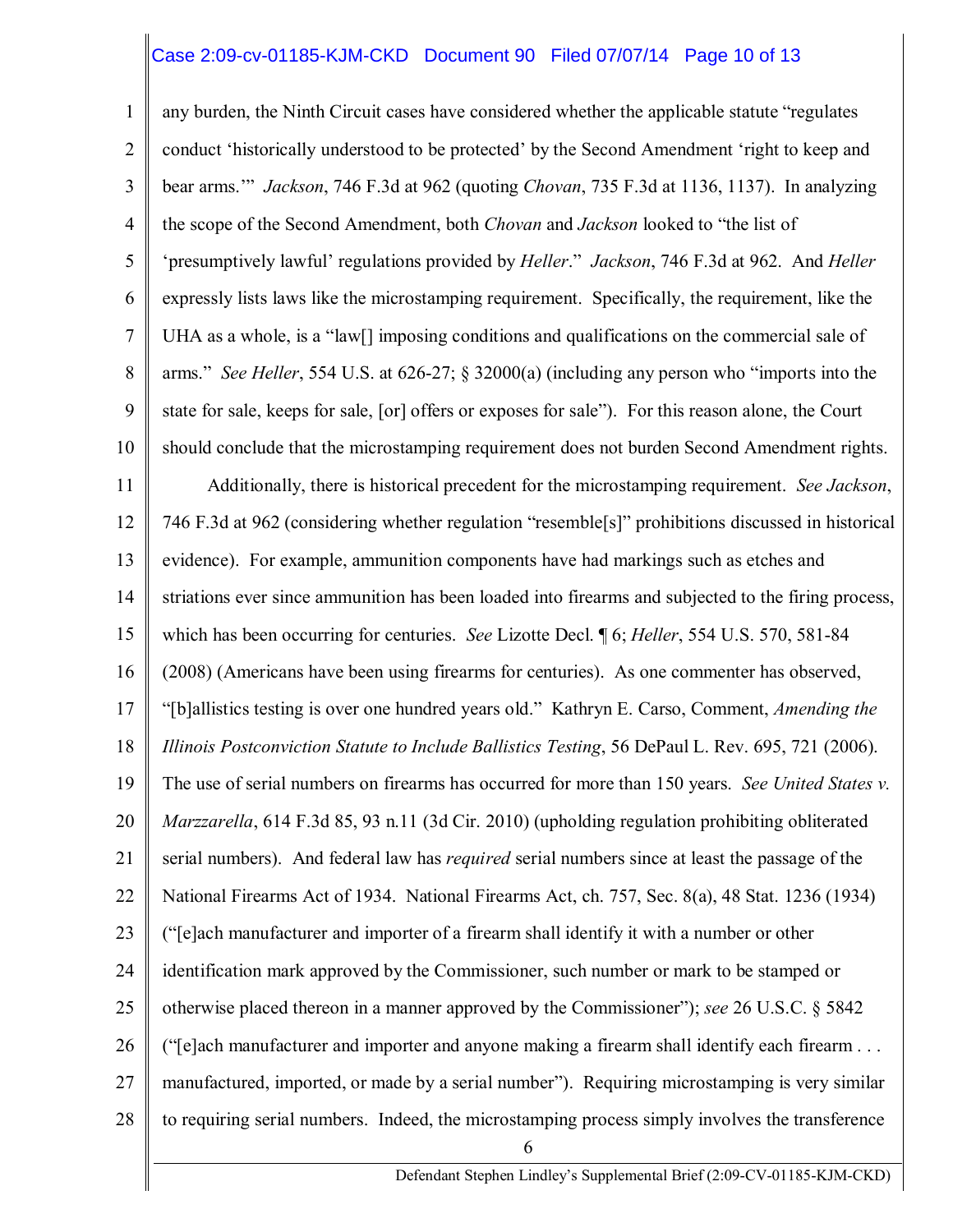### Case 2:09-cv-01185-KJM-CKD Document 90 Filed 07/07/14 Page 11 of 13

1 2 of the serial number of the pistol, along with the make and model, on to a component of the ammunition.  $§ 31910(b)(7)(A)$ .

3 4 5 6 7 8 9 10 11 12 13 14 15 16 17 18 19 20 21 22 23 24 25 26 27 28 7 The microstamping requirement is a presumptively lawful rule under *Heller* because it simply regulates the commercial sale of handguns. It is also supported by historical precedent. And as discussed above, handguns remain widely available in California and plaintiffs remain free to defend themselves irrespective of the microstamping requirement. *See* Eugene Volokh, *Implementing the Right to Keep and Bear Arms for Self–Defense: An Analytical Framework and a Research Agenda*, 56 UCLA L.Rev. 1443, 1455-56 (2009) ("tracking regulations" like serial number and microstamping requirements "are not much of a burden on self-defense"). Accordingly, the requirement does not burden plaintiffs' Second Amendment rights. **III. THE UHA'S SIMILAR-GUN EXCEPTION REASONABLY FITS THE STATUTE'S PURPOSES.** Turning to the Court's final question, the issue is whether a reasonable fit exists between the UHA's testing requirements, particularly the similar-gun exception, and the statute's purposes. As explained below, such a fit exists. For revolvers, the testing requirements include the safety device, firing, and drop safety testing requirements.  $\S 31910(a)(1)-(3)$ . For semi-automatic pistols, they include the safety device, firing, drop safety, chamber load indicator, and magazine disconnect mechanism testing requirements.  $\S 31910(b)(1)-(6)$ . The similar-gun exception allows placing a handgun on the roster without testing only if the firearm differs in limited cosmetic ways from a handgun by the same manufacturer already on the roster. *See* § 32030. Regarding the purposes of the UHA, the record shows that the Act's general aim is to improve consumer and public safety by reducing firearm accidents and violence and reducing crime, and that there is a reasonable fit between the provisions of the Act and those purposes. (*See, e.g.*, Def. Stephen Lindley's Mem. of P. & A. in Supp. of Mot. for Summ. J. at 3-4; Opp'n to Pls.' Mot. for Summ. J. by Def. Stephen Lindley at 8-10.) There is a reasonable fit between the similar-gun exception in particular and public and consumer safety because the exception allows the rostering of a handgun based on the existence of a gun already on the roster only if the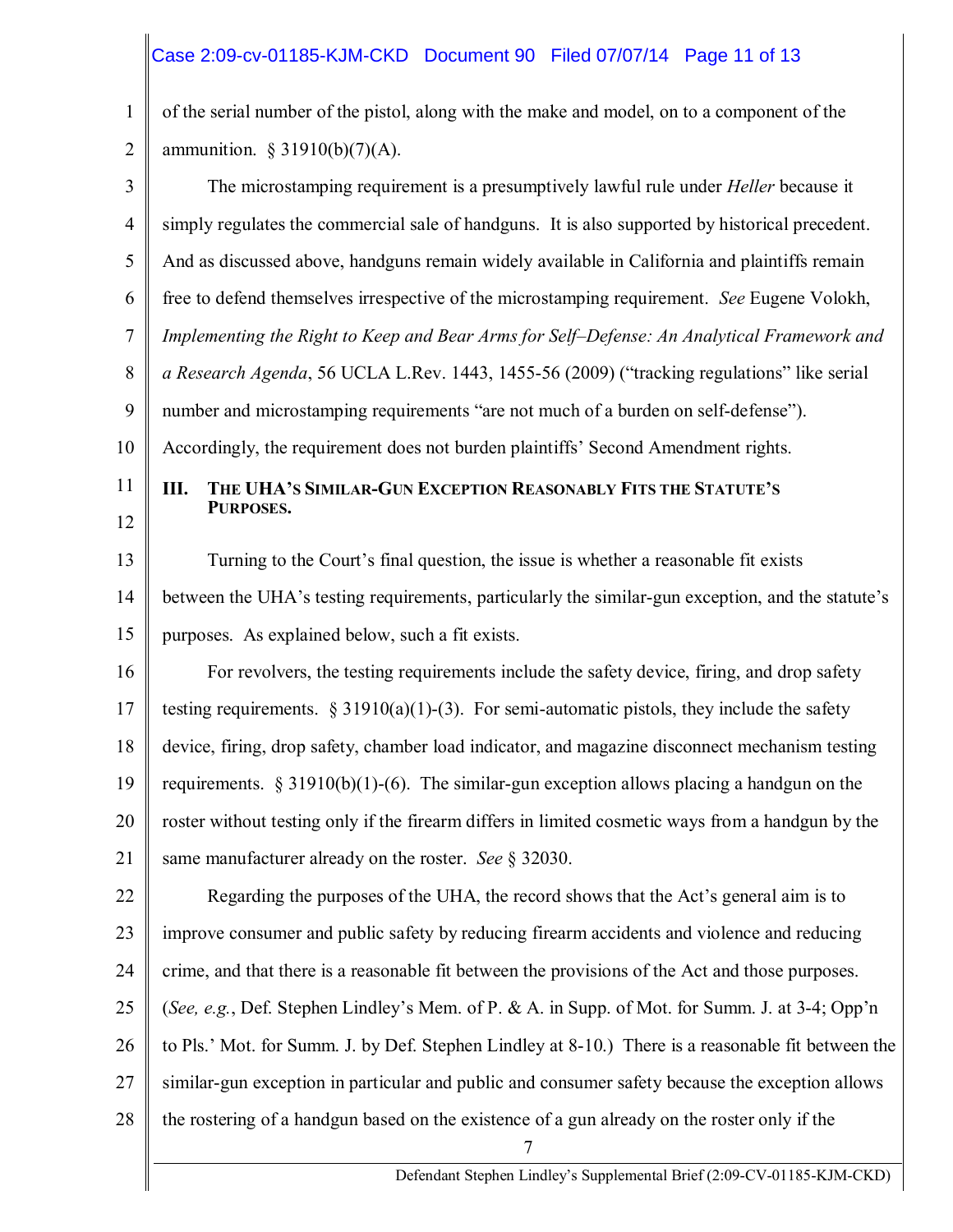#### Case 2:09-cv-01185-KJM-CKD Document 90 Filed 07/07/14 Page 12 of 13

1 2 3 4 5 6 7 8 9 10 11 differences between the two are cosmetic, as opposed to functional. More specifically, the handguns can differ only in their finish; grip material, shape, and texture; and *"[a]ny other purely cosmetic feature* that does not in any way alter the dimensions, material, linkage, or functioning of the magazine well, the barrel, the chamber, or any of the components of the firing mechanism of the firearm." § 32030(a)(1)-(4) (italics added).<sup>6</sup> Thus, if a handgun is added to the roster under the similar-gun exception, it may be cosmetically different, but a gun that is its functional equivalent necessarily has already been tested and met the safety device, firing and drop safety requirements of the Act. Requiring that a similar gun be functionally equivalent to a tested gun on the roster furthers the consumer and public safety purposes of the Act, without placing any additional burdens on gun manufacturers who simply wish to make cosmetic changes to their firearms.

12 13 14 15 16 17 18 19 20 21 Defendants recognize that a some pistols could be added to the roster under the similar-gun exception even though it may not have a chamber load indicator or magazine disconnect mechanism. But those two particular requirements were not part of the original UHA; they were added in 2003.<sup>7</sup> And the language of the relevant statutes reflect the Legislature's express intention to "phase in" those requirements. Depending on the firearm in question, the requirements were effective "[c]ommencing January 1, 2006," or "January 1, 2007," and applied only to "semiautomatic pistols *that are not already listed on the roster*." § 31910(b)(4)-(6) (italics added). This phased implementation chosen by the Legislature still fits the aims of the Act. Finally, as mentioned above, the statutory scheme, including the similar gun exception, was

23

24

<sup>22</sup>

 $6$  The face of the Act, its legislative history and the studies cited in that history and the case law are all relevant when considering the question of fit. *Jackson*, 746 F.3d at 966; *Chovan*, 735 F.3d at 1139-40.

<sup>25</sup> 26 27  $<sup>7</sup>$  The California Legislature added the safety device, firing and drop safety requirements</sup> in 1999. Former § 12126, added by Stats. 1999, c. 248 (S.B. 15), § 1. The similar-gun exception also was included in the 1999 law. Former § 12131.5, added by Stats. 1999, c. 248 (S.B. 15), § 1. The chamber load indicator and magazine disconnect mechanism requirements were added later in 2003. Former § 12126, added by Stats. 1999, c. 248 (S.B. 15), § 1, amended by Stats. 2003, c. 500 (S.B. 489),  $\S 1$ .